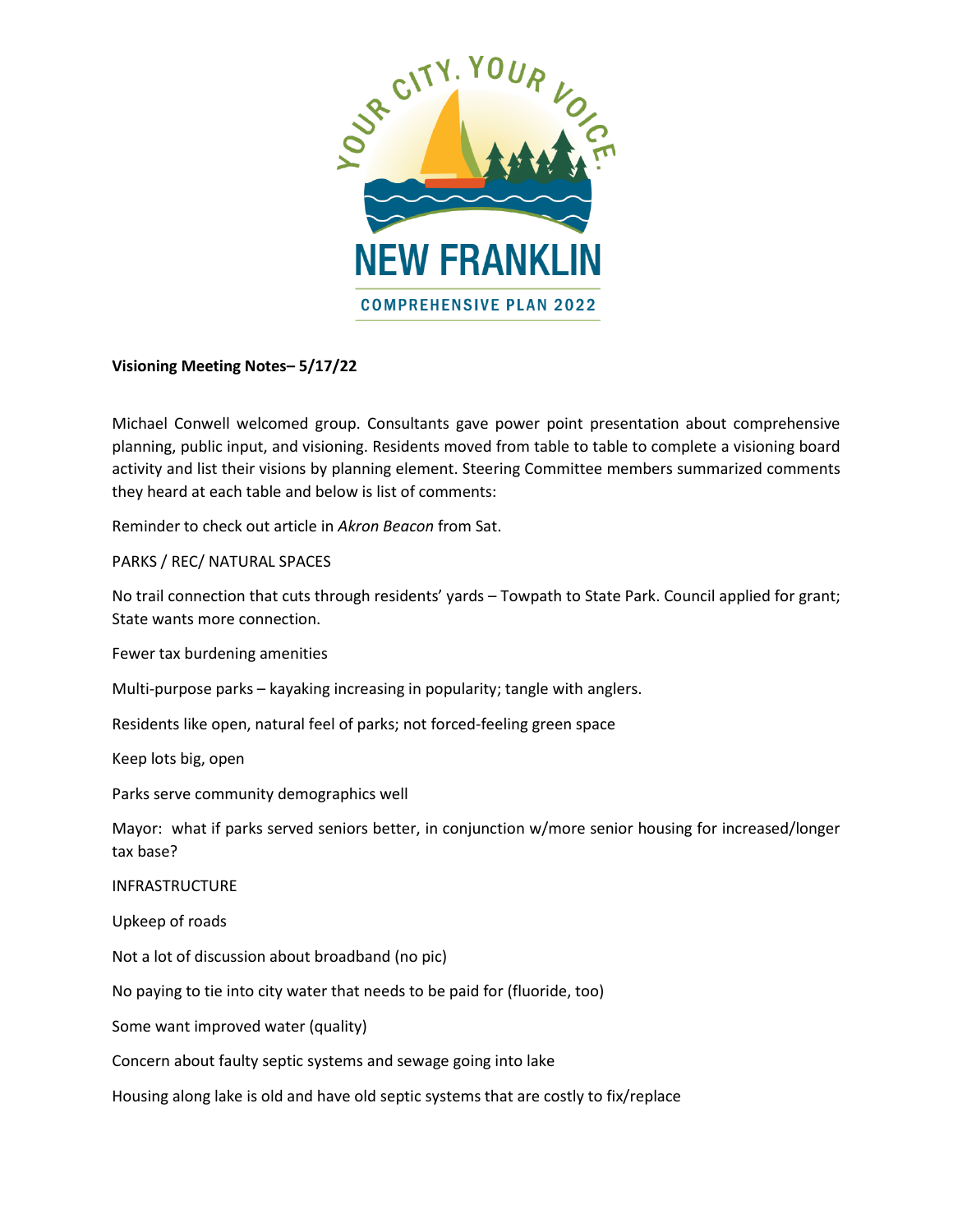

Need to know what plans are for extension of waterlines and sanitary sewer services since their expansion will dictate growth

Some question Health Dept septic inspections (required by law to make annual inspections of septic systems)

ECONOMIC DEVELOPMENT

Property uses – Lazy L good example

Reduce empty buildings

Retain small businesses

Coffee shop

TRANSPORTATION

Busier roads now – maintenance should keep up; deal with increased traffic

Discussion about bigger retail at Manchester driving up traffic

Manchester corridor must be looked at now before more unplanned growth occurs. More sidewalks needed near commercial areas, need to look at land uses, signage, possible access roads, streetscape, etc.

South Main and Comet is a dangerous intersection

Manchester to Towpath trail spur

Other connections to Towpath needed for better access

CURRENT/FUTURE LAND USES

Comet/Manchester – green stickers (due to green space?)

High density and senior not wanted BUT

As people age, less maintenance-heavy facilities for aging population are desired

Localized water/sewer treatment

No vacant buildings

**AGRICULTURE**